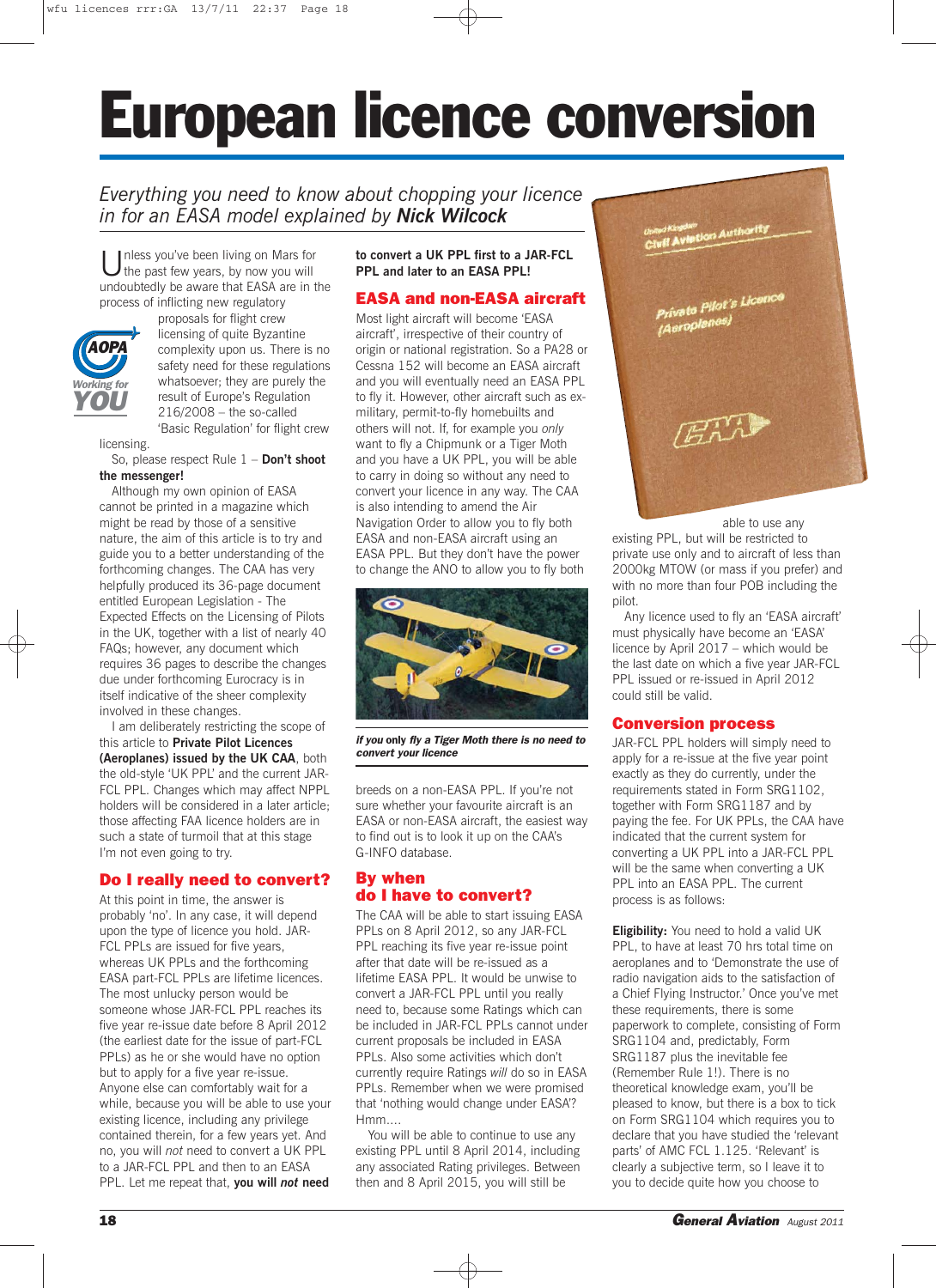meet this requirement.

**Radio Navigation:** There are a number of methods by which you can achieve the required logbook endorsement:

● **IMC Rating.** Clearly if you hold, or have held, a UK IMC Rating you will have already demonstrated adequate radio navigation skills to the Examiner. There's no time limit for this, so all you should need to do is to provide proof to your favourite CFI and hand him or her a pen.

● **Revalidation 'training flight' with an instructor.** One of the routine requirements for revalidation by experience is to complete a 1 hr training flight with an instructor. This isn't a 'check ride', it's an opportunity to refresh your skills and to learn new ones. So, why not ask the instructor to give you some instruction in radio navigation? Don't forget though that, as stated in LASORS, the instructor must also *'select suitable items of general handling to fulfil the purpose of the JAR-FCL requirement and brief how these will fit into the profile for the purpose of the applicant's revalidation request.'* If you've previously considered navigation by electrickery to be cheating or rather too twentieth century for your tastes, it might be wise to take some ground instruction as well.

**• AOPA Mentor Scheme.** If you already have some knowledge of radio navigation, but perhaps lack confidence of using the aircraft equipment competently, then the AOPA Mentor Scheme is a good option. As a 'mentee', you would fly as PIC with a more experienced mentor who will be able to give you assistance and confidence in the art of radio navigation. Or perhaps you might also be unfamiliar with the spangly new Garmin wonder-box fitted in your aeroplane and may simply need a mentor to show you how to use it. The Mentor will be able to suggest whether you should take some formal instruction, but any good CFI should be able to decide whether the mentor's opinion of your radio navigation abilities is sufficient to enable him or her to endorse your logbook. Full details of the AOPA Mentor Scheme may be found on the AOPA website http://www.joinaopa.com

● **AOPA Radio Navigation Course.** This course was designed to encourage PPL pilots to obtain formal training in radio navigation procedures for use under VFR in accordance with the privileges of their licences. It consists of at least five hours of instruction with an FI and includes a short flight test with an Examiner. One advantage of the course is that it will give you a credit of up to five hours towards the UK IMC Rating. You should also be able to arrange for the flight test to be included in Section 3A of a SEP Class Rating revalidation LPC, which may prove a costeffective revalidation option for some. Full details of the AOPA Radio Navigation course may also be found on the AOPA website.

**Medical:** The minimum requirement for a UK PPL, JAR-FCL PPL or EASA part-FCL PPL is a JAA Class 2 Medical Certificate; this will become an EASA part-MED Class 2 Medical Certificate upon revalidation or renewal.

**Application:** Once you've met all the conversion requirements, you will need to complete the paperwork and send it to the CAA, together with your Medical Certificate, Evidence of Identity and Personal Flying Logbook(s) – and the fee, of course. However, the CAA website states that 'same day' processing is available for UK National to JAR-FCL flight crew licence conversion, provided that you present your documentation to the Public Counter at Gatwick before 1200 local.

#### English Language **Proficiency**

If you haven't yet had an assessment of English language proficiency at 'Level 6 – Expert' included in your PPL, you should do so without delay. The simplest way to do this is to ensure that the Examiner who completes the paperwork for your next SEP Class Rating revalidation or renewal also

remembers to sign Section 6 of your Form SRG 1119.

Alternatively, if for some reason the Examiner feels unable to sign Section 6, language proficiency may also be assessed by other means acceptable to the CAA. These include informal assessment at FI seminars and CAA safety presentations; at the time of writing AOPA is seeking approval to extend this to formal AOPA presentation sessions.

#### Licence Privileges

After all the cost and effort involved in converting the PPL which has served you perfectly well for decades into an EASA part-FCL PPL, you might well ask whether you will gain any new privileges. At this stage I can only say 'Perhaps'. As PPL holders will undoubtedly be aware, their VFR privileges are restricted by the ANO. UK PPL and JAR-FCL PPL holders without instrument qualifications may not fly out of sight of the surface and must have at least 3 km of flight visibility outside CAS in order to fly under VFR. However, there is no indication that this will apply to the EASA PPL, so you might be able to operate to ICAO VFR limits. Not only do these permit you to fly in VMC out of sight of the surface, but they also permit you to fly in as little as 1500m flight visibility if below 3000 ft amsl, clear of cloud, in sight of the surface and flying at less than 140 KIAS. Which means that if you were to meet yourself coming the other way head-on in such conditions, you might have as little as 11 seconds to see and avoid a collision!

#### IMC Rating

I've managed to avoid mentioning the IMCR in any detail so far, but cannot really put it off any longer. The IMCR is a proven instrument qualification which has enhanced the UK's GA safety record immeasurably; it also removes the ANO VFR restrictions which apply to pilots without instrument qualifications. Currently the CAA issues some 350-400 IMCRs per year, but the future of the IMCR is by no means assured. EASA has promised to take the IMCR into European Regulation, but has yet to indicate how it